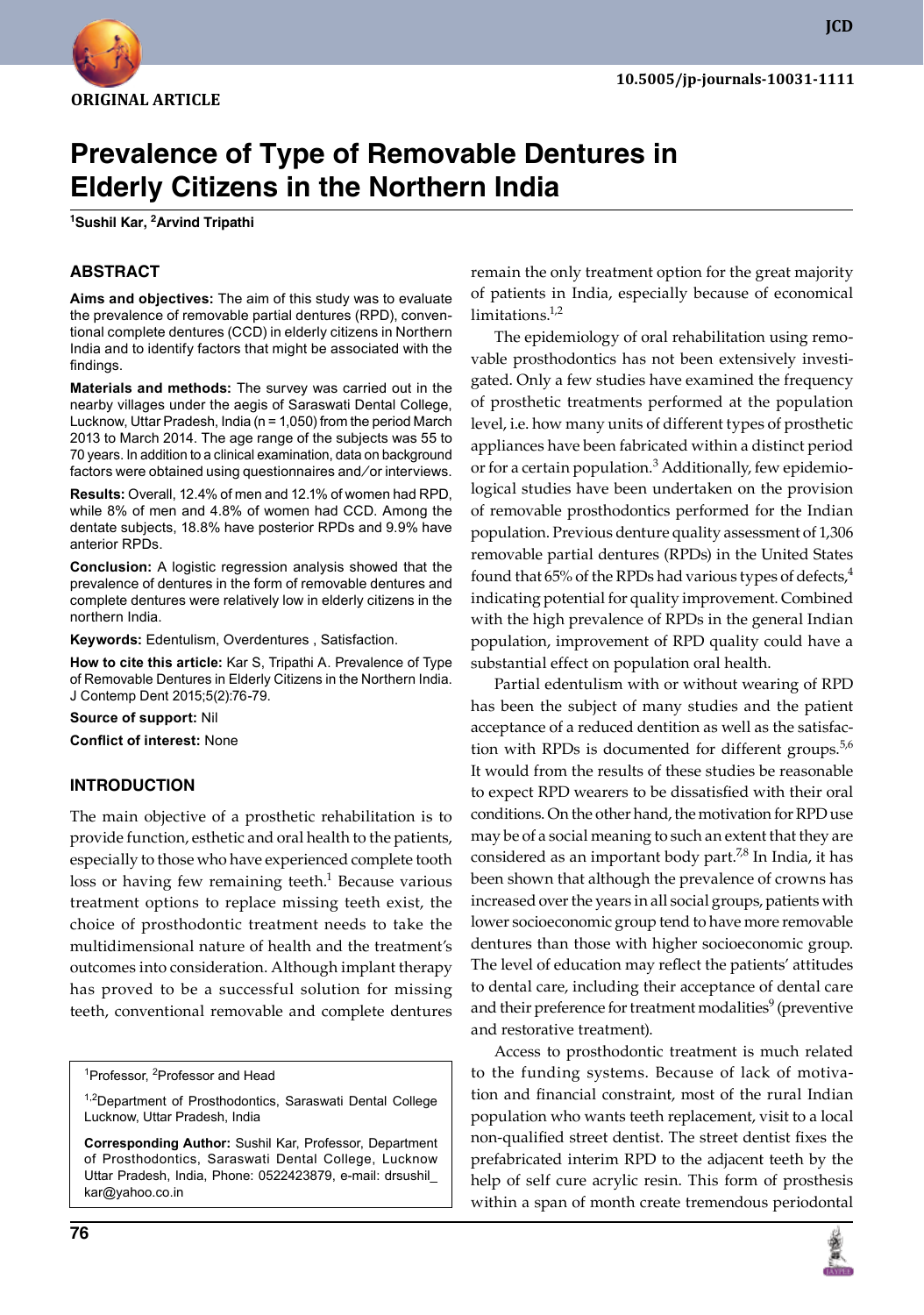breakdown of the adjacent teeth which end up with the mobility and removable of the prosthesis.

The aim of the study was to evaluate the prevalence of RPD, conventional complete dentures (CCD) in elderly citizens in northern India during March 2013 to March 2014. The second aim was to evaluate the factors associated with the prevalence of removable prostheses in these subjects.

## **Materials and Methods**

This cross-sectional, descriptive epidemiological survey was carried out in the nearby villages under the aegis of Saraswati Dental College, Lucknow, Uttar Pradesh, India  $(n = 1,050)$  over a period of 1 year. The final sample consisted of 1,050 subjects. The age range of the subjects was 55 to 70 years. Data on background factors (age, gender, level of education, healthcare utilization, including dental care) were obtained using questionnaires and ⁄ or interviews in conjunction with a clinical examination.<sup>14</sup> Out of 1,050 subjects, 497 subjects were women and 553 subjects were men (Tables 1 and 2). The dentate subjects were numbered 687 in total.

The presence of RPD, CCD were evaluated from the normal oral examination. The evaluation was performed by faculty staffs specialized in prosthetic dentistry. The prevalence of implant supported overdentures (ISOD) was so low that no further analyses were carried out on that treatment option. Conventional complete dentures and conventional overdentures (COD) were categorized as one entity, because of less number of COD reported during the defined period.

Bivariate associations between the presence of removable partial dentures and complete dentures and potentialrelated factors were evaluated using a chi-square test. The factors were age, gender, education (middle⁄primary level/vocational or less), number of visits to a dentist (once in 2 years or less⁄more than once in 2 years) and place of residence. Logistic regression analysis was used as a multivariate model to assess the associations. The relationship between the presence of removable partial dentures and complete dentures and background factors was assessed by odds ratios (OR) with 95% confidence intervals (95% CI).

#### **Results**

In the whole sample, the prevalence of CCDs was higher among men than among women (Table 1), and in the dentate sample, men showed higher prevalence of removable partial dentures than women (Table 1). Within dentate subjects, the difference of prevalence between posterior and anterior RPDs was emphasized (Table 1). Five men (1.7%) and five women (1.7%) had RPD being fixed with the adjacent teeth and 1.1% of men and women had conventional overdentures .

In the multivariate analysis, the presence of removable partial dentures and complete dentures was significantly associated with subjects above poverty line (OR 3.9, 95% CI 2.4–6.4), a medium (OR 5.6, 95% CI 3.3–9.4) or a low level of education (OR 3.2, 95% CI 2.0–5.0). The association between age and gender with the prevalence of crowns or fixed partial dentures (FPDs) disappeared in the multivariate analyses (Tables 2 and 3).

## **Discussion**

The present study found that in the study conducted between march 2013 to march 2014 among the elderly in the villages of Northern India, 12.3% had some form of RPDs and 6.5% had CCDs. The numbers of conventional overdentures and cast partial dentures were minimal. The prevalence of RPDs was six times higher and the prevalence CCDs was almost three times higher in above the poverty line population. The prevalence is lower although the villages are located quite near to the districts and the towns. The regional differences found in the present study may be related to a lower level of education and socioeconomic status in the villages and to difference in attitudes towards dental care. In earlier years, the number of dentists has been lower in the nearby districts although in recent years the situation has become balanced.

In the present study, the prevalence of complete dentures was evaluated which included both conventional complete dentures and overdentures even though the prevalence of later was very minimal. It should be noted that the treatment modalities are based on separate indications. The prevalence of overdentures was very low, constituting only 0.3 to 0.4% of the total sample and among the higher socioeconomic group.

**Table 1:** Prevalence of removable partial dentures and complete dentures in 55 to 70-year-old subjects in the villages of Northern India

|                     | All men |      | All women |       | Total |       |
|---------------------|---------|------|-----------|-------|-------|-------|
|                     |         | %    |           | %     |       | %     |
| Total subjects      | 553     | 53   | 497       | 47    | 1050  | 100   |
| <b>RPD</b>          | 67      | 12.1 | 62        | 12.24 | 129   | 12.23 |
| <b>CCD</b>          | 44      |      | 24        | 4.8   | 68    | 6.5   |
| Dentate subjects    | 324     | 47   | 363       | 53    | 687   | 65    |
| Posterior RPD       | 56      | 26.5 | 56        | 22.9  | 112   | 24.6  |
| <b>Anterior RPD</b> |         | 9.7  | 6         | 5.0   |       | 4.4   |

*Journal of Contemporary Dentistry, May-August 2015;5(2):76-79* **77**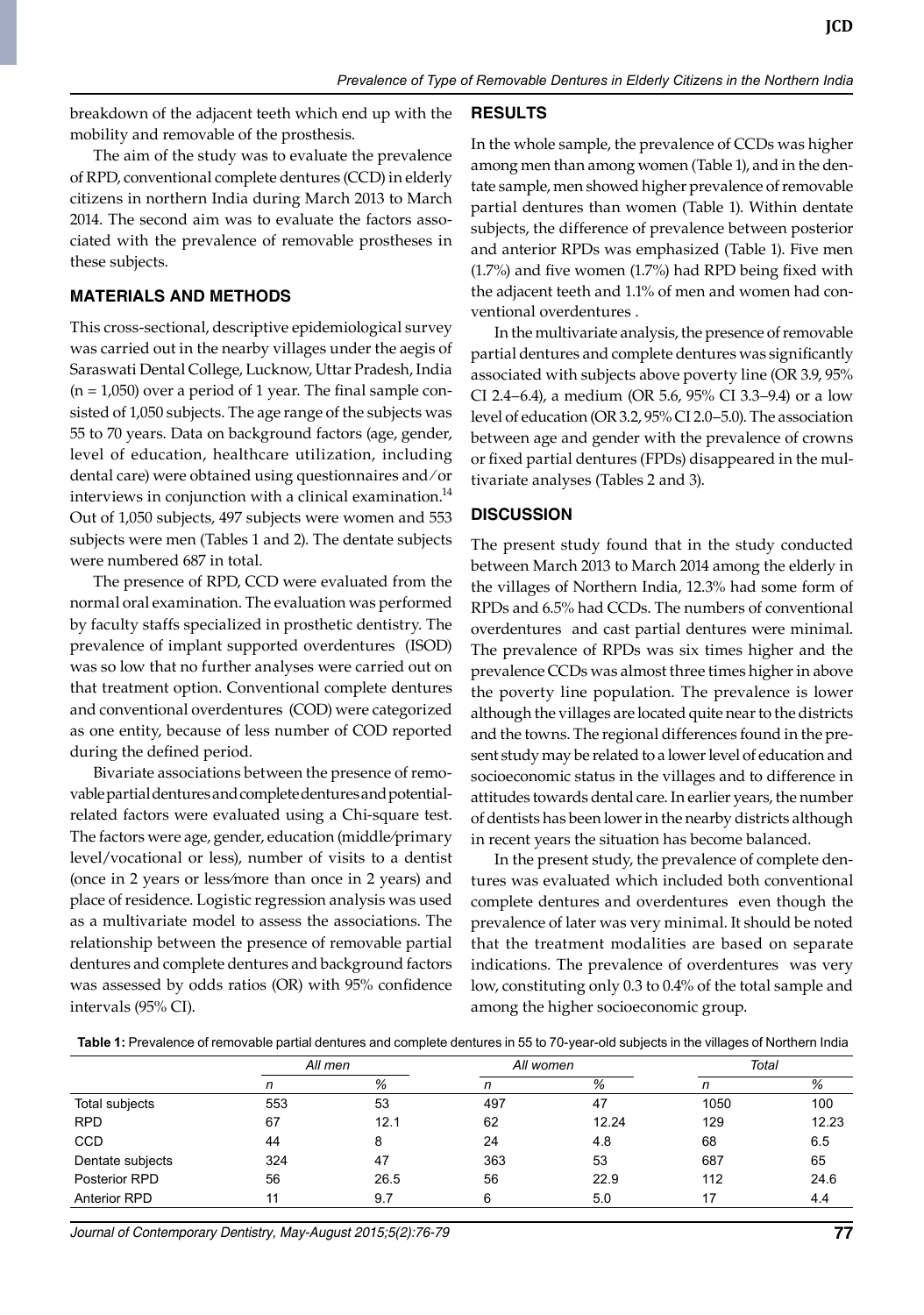**Table 2:** Multivariate analysis of the presence of removable partial dentures and complete dentures and explanatory factors in 55 to 70-year-old subjects in the villages of Northern India

|                                               | OR (95% CI) $n =$<br>$1013$ (edentulous = | p-value tested<br>by Chi-square |
|-----------------------------------------------|-------------------------------------------|---------------------------------|
| <b>Explanatory variables</b>                  | $358$ , dentate = $655$ )                 | test                            |
| Age                                           | 0.977(0.946, 1.009)                       | 0.359                           |
| Gender, male vs female                        | 1.043 (0.737; 1.476)                      | 0.810                           |
| Above poverty line vs<br>below poverty line   | 6.162 (3.813; 9.957)                      | 0.000                           |
| Education, middle level<br>vs primary or less | 9.479 (5.735; 15.667) 0.000               |                                 |
| Education, low level vs<br>vocational or less | 4.166 (2.693, 6.444)                      | 0.000                           |

**Table 3:** Multivariate analysis of the presence of removable partial dentures and explanatory factors in 55 to 70-year-old dentate subjects in the villages of Northern India

| <b>Explanatory variables</b>                                             | OR (95% CI) $n = 655$ Chi-square test | p-value tested by |
|--------------------------------------------------------------------------|---------------------------------------|-------------------|
| Age                                                                      | 1.021 (0.987; 1.057) 0.265            |                   |
| Gender, male vs<br>female                                                | 1.360 (0.944; 1.959) 0.098            |                   |
| Above poverty line vs<br>below poverty line                              | 3.907 (2.382, 6.406) 0.000            |                   |
| Education, middle level 5.625 (3.353, 9.438) 0.000<br>vs primary or less |                                       |                   |
| Education, low level vs 3.200 (2.034, 5.034)<br>vocational or less       |                                       | 0.000             |

Although the prevalence levels of complete dentures were found to be higher among men in the present study, the association with gender was not confirmed in the multivariate analysis. In the present sample, the prevalence of edentulousness has shown to be higher among men than in women and this may affect the association. Among dentate, male gender showed higher association with the prevalence of anterior and posterior RPDs than in the whole sample. The reason for the low prevalence rate among women might be due to the low education and cultural background which restricts them to undergo dental treatment.

No correlation was found between the age of the subject and the prevalence of removable partial dentures and complete dentures in the present study. The age of the patient has been shown to be a factor in complications related to complete dentures with significantly more complications in patients over 65 years than in younger patients.<sup>10</sup> However, cut-off points in patient age for surviving dentures could not be found and removable partial dentures can still be recommended as durable dental replacement for elderly patients.<sup>11</sup>

Despite the advanced age of dentures, the functional assessment scores were generally high. This result could be attributed to the fact that dentists assess dentures using predetermined criteria for success based on technical standards which usually do not take into account

the individual needs and attitudes of patients $12,13$  or their previously expectations about dentures. The problems observed on these dentures were small denture base fractures, presence of biofilm, stains, deterioration of denture base resin, which did not necessarily reflect on functional problems.<sup>14,15</sup> These conditions were not considered on examiner's judgment of dentures as they do not have influence on the prevalence rate evaluated in this study.

The strength of the present study is the relatively high participation rate, 62% among above poverty line and 78% among below poverty line. This sample represents well the elderly population in the villages of Northern India. All the clinical examinations were carried out based on one format, which excludes the risk of inter examination errors. To update the prevalence levels in recent years also in other villages of India, further studies are needed.

## **Conclusion**

It can be concluded that the prevalence of removable partial dentures and complete dentures was relative low in elderly citizens in the villages of Northern India in the recent period. The present study showed that socioeconomical factors and utilization of dental healthcare were associated with the prevalence of removable partial dentures and complete dentures. Overall, 12.4% of men and 12.1% of women had single crowns, while 4.8% of RPD and 8.0% of men had complete dentures. Regional and cultural inequality (villages and city of northern India) in the provision quality dental treatment for the elderly was observed.

## **Acknowledgments**

The work was supported by the management of the Institution with full cooperation. The participation of responding postgraduate students and patients is acknowledged.

## **References**

- 1. Mericske-Stern R. Removable partial dentures. Int J Prosthodont 2009;22(5):508-511.
- 2. Wöstmann B, Budtz-Jørgensen E, Jepson N, et al. Indications for removable partial dentures: a literature review. Int J Prosthodont 2005;18(2):139-145.
- 3. Liedberg B, Stoltze K, Ö wall B. The masticatory handicap of wearing removable dentures in elderly men. Gerodontology 2005;22(1):10-16.
- 4. Szentpétery AG, John MT, Slade GD, Setz JM. Problems reported by patients before and after prosthodontic treatment. Int J Prosthodont 2005;18(2):124-131.
- 5. Armellini DB, Heydecke G, Witter DJ, Creugers NH. Effect of removable partial dentures on oral health-related quality of life in subjects with shortened dental arches: a two-center cross-sectional study. Int J Prosthodont 2008;21(6):524-530.